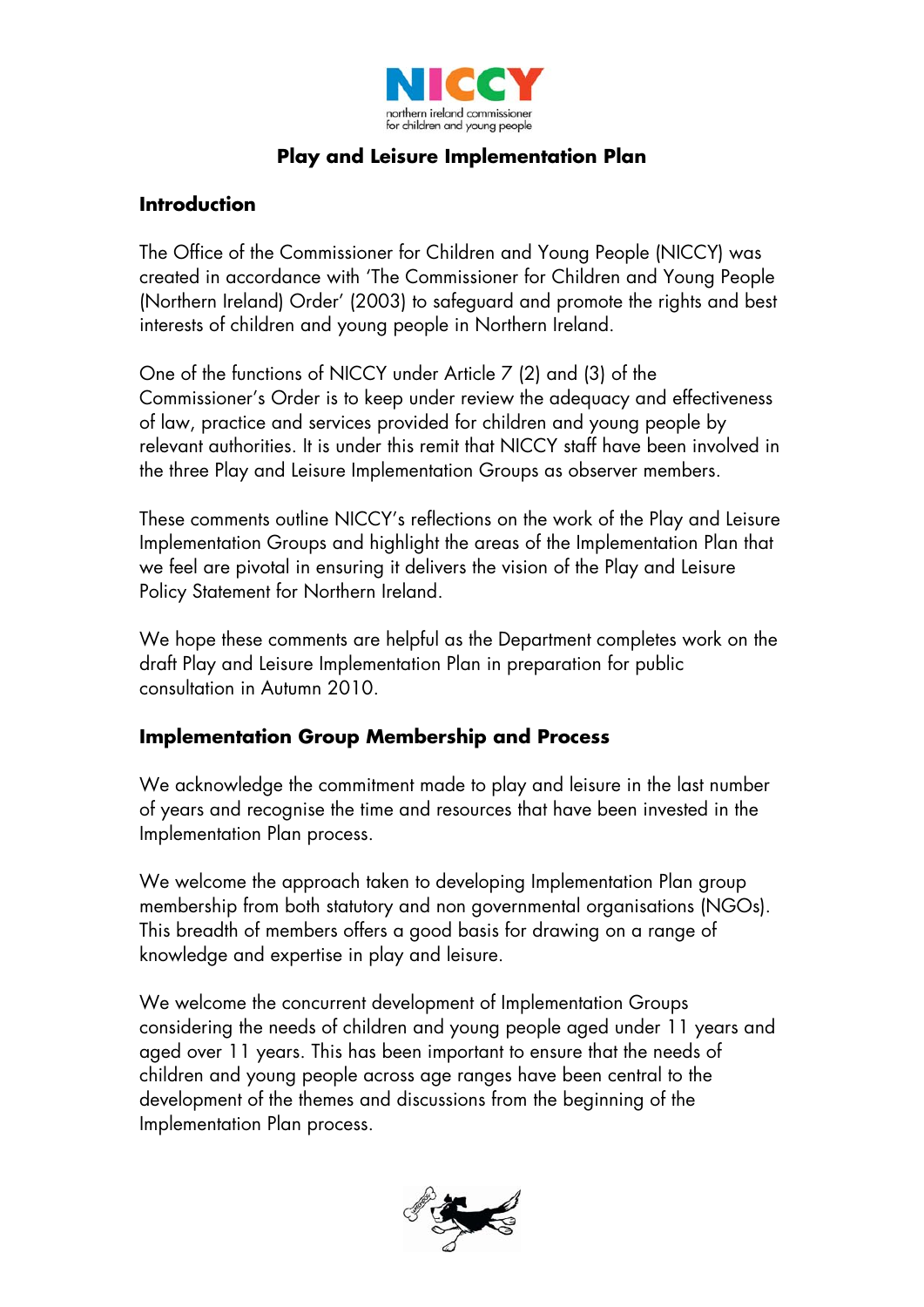

We would like to note the good organisation and flow of information from Playboard to Implementation Group members throughout the process.

NICCY also acknowledges the opportunities taken during Playboard's "Time to Play" conference in November 2009 to engage a broader audience with the Play and Leisure Implementation Plan at that point and to incorporate feedback from the conference into the Implementation Plan.

## **Implementation Plan Structure and Content**

We welcome the structuring of the Implementation Plan around the three broad areas of Places and Spaces for Play and Leisure; Access to Play and Leisure, and Championing Play and Leisure.

NICCY is of the view that the following areas should be fully addressed within the Play and Leisure Implementation Plan:

- Ensuring that the high level aims of the Implementation Plan are translated into clear objectives and actions with timeframes, matched by resource allocation and performance indicators.
- Addressing the need to identify a lead department for play and leisure and ensuring that Government and public bodies who are duty bearers in the delivery of the Implementation Plan are differentiated from other partners in delivery, such as NGOs.
- Identifying how the aims and objectives of the Implementation Plan will be incorporated into duties and guidance for Councils who have statutory responsibilities for the provision of play and leisure.
- Ensuring the Implementation Plan is clearly linked to other relevant strategies, such as, the 10 year strategy for children and young people, the Community Safety Strategy and Fit Futures.
- Strengthening the rights basis of the Implementation Plan and referencing the United Nations Convention on the Rights of the Child (UNCRC), and the United Nations Committee on the Rights of the Child 2008 Concluding Observations, throughout the document.
- Ensuring equality of access to play and leisure for all groups of children and young people, including those experiencing poverty, children in rural areas and children with disabilities is a focus of the Implementation Plan and demonstrated through specific objectives and actions.
- Recognising and responding to the legacy of the conflict on play and leisure seen, for example, in the segregated nature of much school and community based provision and the barriers to children and young people accessing facilities and provision in geographic areas outside their own communities.